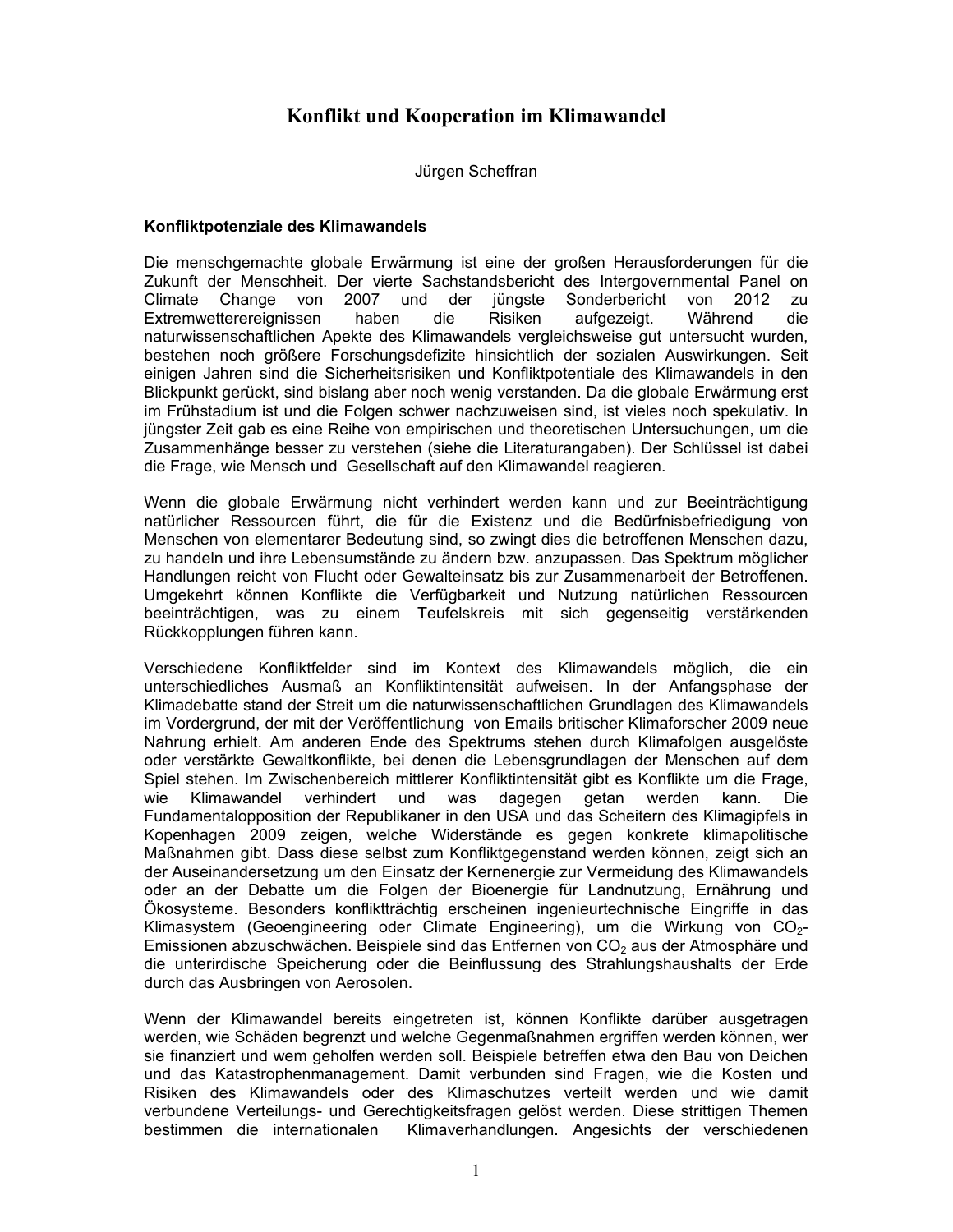Konfliktfelder wäre es angemessen, Konfliktlösungskonzepte in die Klimaverhandlungen zu integrieren.

# Klimawandel als Sicherheitsrisiko?

Seit dem Jahr 2007 gibt es eine wachsende Zahl von Studien über den Zusammenhang von Klimawandel und Sicherheit. Eine Studie von ehemaligen Generälen und Admirälen der USA im April 2007 bezeichnet den Klimawandel als einen Bedrohungsverstärker, der ohnehin schon bestehende Risiken weiter verschärft. In besonders fragilen Regionen könne dies zum Scheitern von Staaten führen und die Voraussetzungen von Gewalt schüren.

Eine entsprechende Sichtweise wird auch in einem Bericht von EU-Hochkommissar Javier Solana für die europäische Kommission vertreten. Klimawandel gilt hier ebenfalls als Bedrohungsverstärker, der Staaten in ihrer Problemlösungsfähigkeit überfordert. US-Präsident Obama äußerte in seiner Nobelpreisrede von 2009, es sei wissenschaftlich kaum zu bestreiten, dass der Klimawandel zu mehr Dürren, Hungersnöten und Flüchtlingen führe, die über Jahrzehnte mehr Konflikte schüren werden. Allerdings gibt es durchaus einen intensiven wissenschaftlichen Disput über die Frage, ob Klimawandel zu mehr Konflikten führt.

Die bislang ausführlichste Untersuchung zu den Sicherheitsrisiken des Klimawandels wurde 2007 vom wissenschaftlichen Beirat der Bundesregierung globale Umweltveränderungen (WBGU) durchgeführt. Gegründet auf einer Risikoanalyse, kommt der Bericht zu dem Ergebnis, dass ohne ein Gegensteuern der Klimawandel zu Gewalt und Destabilisierung von Gesellschaften beitragen könne. Zu den ohnehin schon bestehenden Konfliktfeldern in der Welt komme der Klimawandel noch hinzu und könnte sie in negativer Weise verstärken, besonders in den Weltregionen, in denen heute schon Konflikte besonders virulent sind. Hierzu gehören Zentral- und Ostafrika, und die Region vom Nahen Osten bis Südostasien. sowie Latein- und Zentralamerika.

Bei einigen dieser Konflikte sind Umweltveränderungen und natürliche Ressourcen relevante Konfliktfaktoren. Eine Studie von Adelphi Research in Berlin identifizierte 73 Konflikte für den Zeitraum 1980 bis 2005, in denen Wasser, Landnutzung und Ernährung, Fischerei und Biodiversität Konfliktfaktoren waren. In Afrika etwa geht es bei vielen Konflikten um Wasser und Land als knappe Ressource, während in Latein- und Zentralamerika Land und Biodiversität im Brennpunkt stehen. Meist geht es dabei nicht um Kriege zwischen Staaten, sondern um Bürgerkriege, in denen substaatliche Gruppen Hauptakteure sind.

Ausgehend von dieser Analyse früherer Konflikte, hat der WBGU vier verschiedene Konfliktkonstellationen identifiziert: Wasserkrisen, Bedrohung der Ernährungssicherheit, Stürme und Überwemmungen, umweltbedingte Migration. In vielen Erdteilen sind Wasserressourcen knapp, und mehr als 1 Milliarde Menschen verfügen über zu wenig Trinkwasser. Durch den Klimawandel würde die Wasserkrise weiter verschärft. Dürrezonen können sich ausbreiten. Fast eine Milliarde Menschen leiden an Ernährungsproblemen, und die Zahl stieg in den letzten Jahren. Steigende Lebensmittelpreise verstärkten in Teilen der Welt soziale Unruhen, insbesondere in arabischen Ländern. Bemerkenswert ist die Zunahme von Sturm- und Flutkatastrophen, die zahlreiche Menschen das Leben gekostet haben. Wenn Menschen aufgrund von dramatischen Umweltveränderungen und Katastrophen in andere Regionen flüchten, kann es dort zu Konflikten mit der heimischen Bevölkerung kommen.

Eine Weltkarte des WBGU zeigt mögliche Klima-Brennpunkte (Hot Spots) in verschiedenen Regionen, die wahrscheinlich von diesen Konfliktkonstellationen betroffen sein werden. In einigen Hot Spots können mehrere Konfliktfelder zusammen treffen und sich verstärken, so in großen Teilen Afrikas, wo Konflikte um Wasser, Land und Migration erwartet werden. In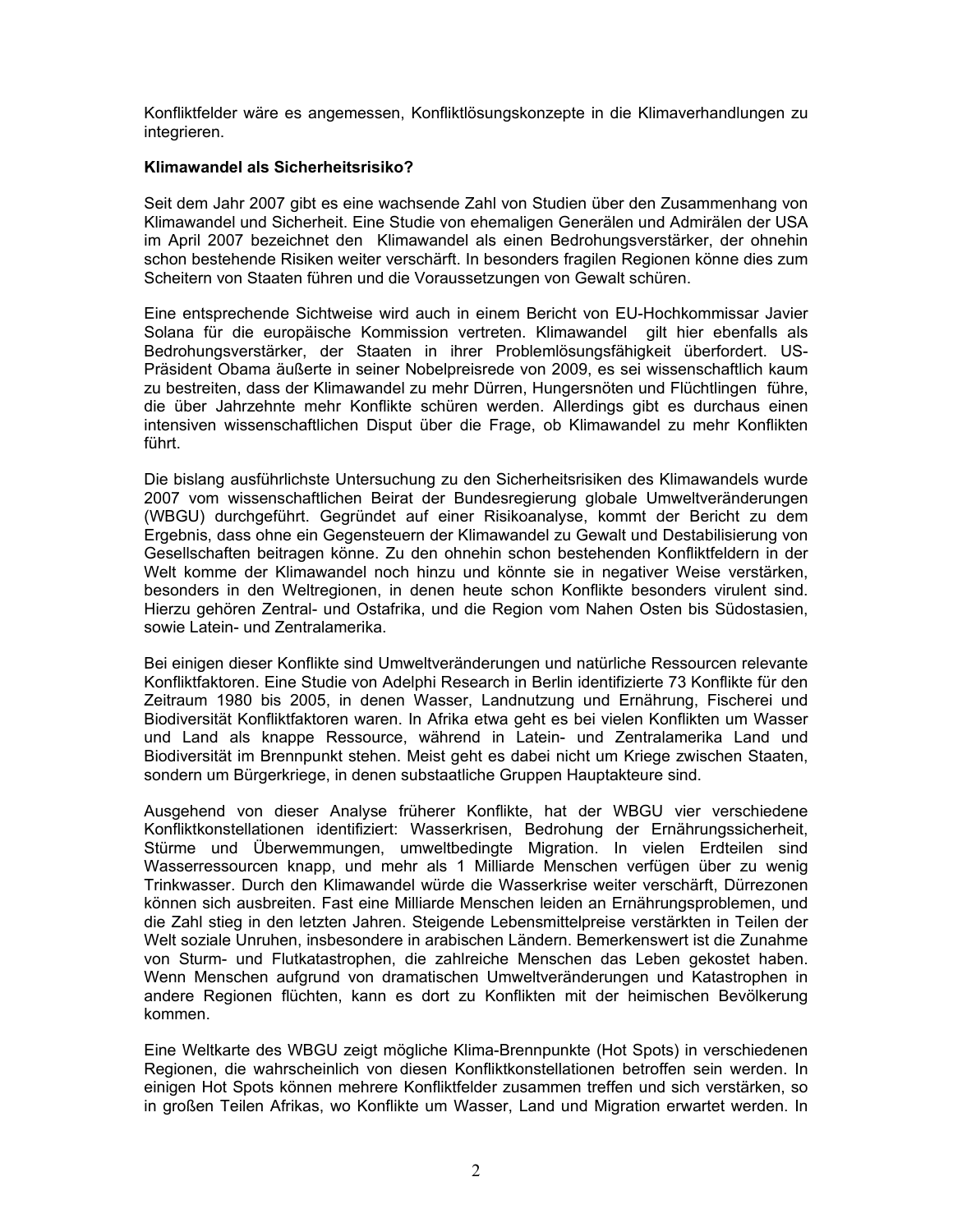Südasien können Stürme und Flutkatastrophen zusammen mit Ernährungsproblemen und Umweltmigration als Konflikfaktoren wirken.

Weniger klar ist, inwieweit diese Risiken, die die Sicherheit von Menschen unmittelbar berühren, auch zu Konflikten führen. Eine Ende 2009 erschienene Untersuchung von Wissenschaftlern in den USA leitet aus der statistischen Analyse von Daten zu Temperatur, Niederschlägen und Konflikthäufigkeit für den Zeitraum 1980 bis 2002 ab, dass aufgrund der Erwärmung in Afrika südlich der Sahara bis 2030 rund 50% mehr bewaffnete Konflikte auftreten könnten. Eine kritische Betrachtung der Daten zeigt allerdings, dass das Ergebnis ganz anders ausgefallen wäre, wenn die Datenbasis bis 2008 verlängert worden wäre. Aufsehen erreichte eine Veröffentlichung in der Fachzeitschrift Nature im August 2011, die belegt, dass in Jahren des El Nino in der südlichen Hemisphäre statistisch signifikant mehr bewaffnete Konflikte auftraten. Andere Untersuchungen zeigen widersprüchliche Ergebnisse, was darauf hinweist, dass die Zusammenhänge zwischen Klimawandel und Konflikten komplex sind.

Auch wenn die kausalen Zusammenhänge bislang noch nicht hinreichend verstanden sind, wird zunehmend deutlich, dass menschliche Gesellschaften empfindlich gegenüber Klimaschwankungen sind. Die Folgen könnten dann dramatisch werden, wenn kritische Umkipppunkte im Klimasystem erreicht werden. Ein abrupter Klimawandel könnte auch die Fähigkeit der stärksten Staaten und Gesellschaften überfordern, die Probleme zu bewältigen.

# Regionale Brennpunkte und Konfliktkonstellationen

Neben der Untersuchung einer großen Zahl von Ereignissen kann die Analyse einzelner Fälle dazu beitragen, die verschiedenen Kausalfaktoren von Konflikten und ihre komplexe Wechselwirkung in den Blick zu nehmen. Ein Beispiel sind Landnutzungskonflikte in Afrika klimabedingten Niederschlagsänderungen, die die auforund von Bodengualität beeinträchtigen und zu einer Zunahme von Dürren führen können. Dies verschärft in Teilen Afrikas den Konflikt zwischen Hirtenvölkern und Bauern. Ein Bericht des Umweltprogramms der Vereinten Nationen etwa sieht in Darfur ein tragisches Beispiel für den Zusammenbruch einer Gesellschaft als Folge von Umweltveränderungen. Wie stark der Einfluß des Klimawandels in Darfur ist, bleibt allerdings umstritten, denn hier kommen viele andere Faktoren zusammen, und es ist schwer, die Bedeutung des Umweltfaktors zu isolieren.

Dies zeigt sich auch bei Wasserkonflikten in Nahost. Einige Klimamodelle und -szenarien sagen voraus, dass die Wasserversorgung der Flüsse Jordan, Euphrat und Nil durch die Klimaveränderung beeinträchtigt wird, was wiederum die dortige Konfliktlage zwischen den Staaten verschlimmern könnte. Dies betrift insbesondere den Krieg zwischen Israel und den arabischen Nachbarn. Die israelischen Siedler haben einen deutlich höheren Wasserverbrauch als die Palästinenser, was durch die militärische Stärke Israels abgesichert wird. Beim Nil beansprucht Ägypten historische Wasserrechte und verfügt über mehr Machtmittel, um seine Ansprüche gegenüber Staaten am Oberlauf des Nils durchzusetzen, Wasserverbrauch die einen wachsenden haben. Angesichts eines hohen Wirtschaftswachstum und eines starken Bevölkerungswachstums in der Region, nimmt die Wassernachfrage deutlich zu, wodurch besonders Ägypten unter starkem Problemdruck steht, Wenn der Klimawandel noch dazukommt, könnte es einerseits die Konfliktlage verschärfen, aber andererseits auch den Druck erhöhen, um im Rahmen der Nile Basin Initiative zu einer kooperativen Lösung zu kommen.

In einigen Regionen ist eine große Zahl von Menschen potentiellen Katastrophenrisiken ausgesetzt. So ist als Folge des Temperaturanstiegs mit heftigeren und häufigeren Stürme zu rechnen, vor allem in Küstenregionen in Südasien, Ostasien, Zentral- und Lateinamerika. Bangladesch war in der Vergangenheit häufig von tropischen Zyklonen bedroht, die weit ins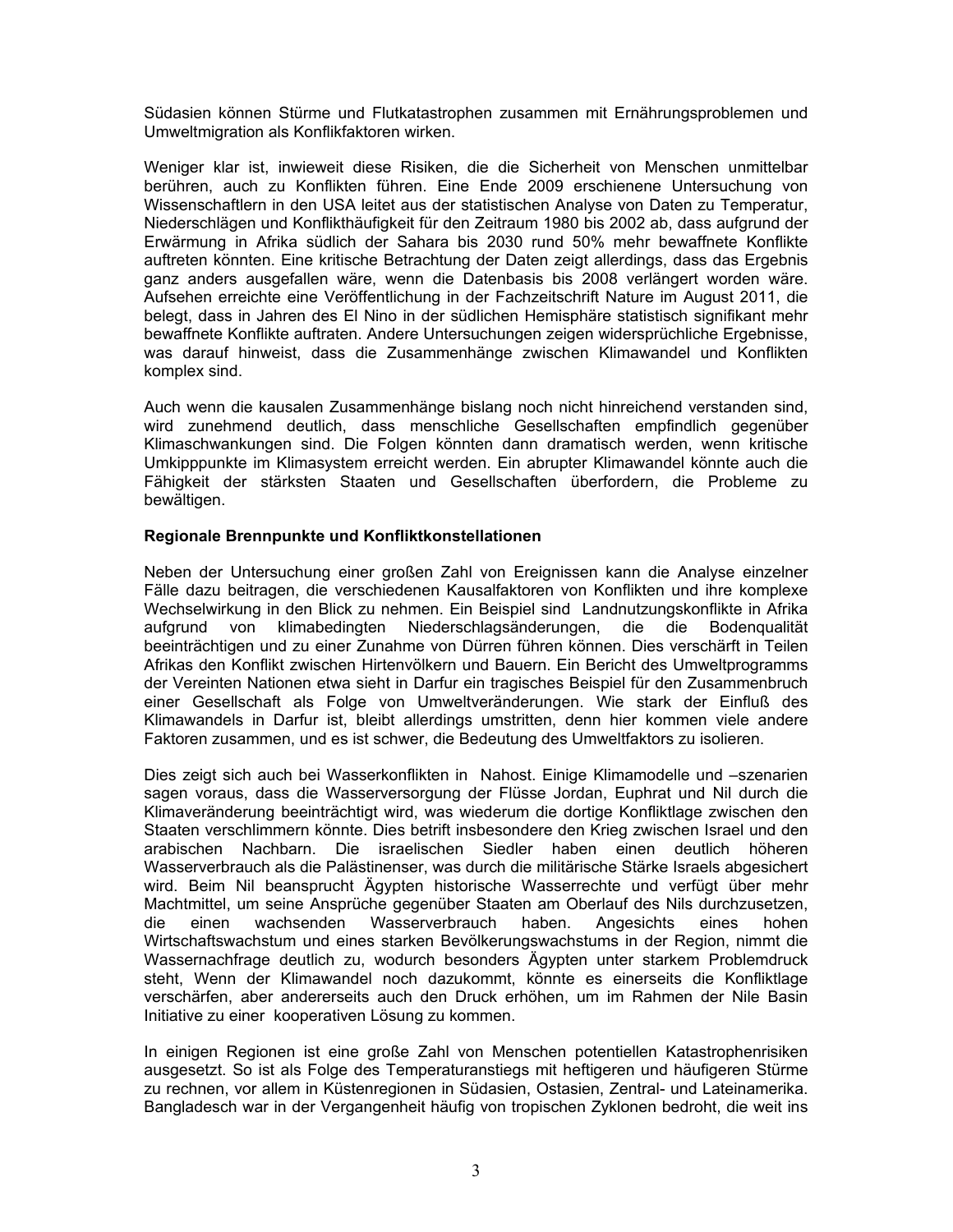Land hineinreichten. Dabei kamen hunderttausende von Menschen ums Leben, andere flohen ins Landesinnere oder in Nachbarstaaten, wo sie zur Konfliktlage beigetragen haben.

Solche Risiken werden bei einem Anstieg des Meeresspiegels noch an Bedeutung gewinnen. Viele große Städte der Erde liegen an Meeresküsten, viele davon in den Mündungsgebieten großer Flüsse. Käme es zu einem Anstieg des Meeresspiegels um einen Meter, was bis Ende des Jahrhunderts durchaus möglich ist, so wären davon Millionen von Menschen betroffen, wenn nicht entsprechende Schutzmaßnahmen getroffen werden. Diese verursachen allerdings gewaltige Kosten und sind von ärmeren Ländern kaum alleine aufzubringen.

Bei Betrachtung der Weltkarte des WBGU zu Klimakonflikten fällt auf, dass die Industrieländer weitgehend ausgespart sind. Die Differenzen zwischen den USA, Kanada, Russland und nordeuropäischen Staaten über die klimabedingte Veränderung der Ressourcenverfügbarkeit in der Arktis zeigen jedoch, dass hier ein relevantes Konfliktpotential vorliegt. In Europa kostete die Hitzewelle des Jahre 2003 mehr als 50.000 Menschen das Leben, mehrere Überschwemmungen von Flüssen trafen die Anwohner unvorbereitet. Katastrophal waren auch die Folgen vdn Hitzewellen und Waldbränden in Russland und Australien im Jahr 2011.

Vor allem der Wirbelstum Katrina zeigte, dass auch Industriestaaten für solche Katastrophen schlecht gewappnet sind. Das mächtigste Land der Erde stand den Folgen des tropischen Wirbelsturms an der Golfküste der USA hilflos gegenüber. Als New Orleans überflutet wurde. verloren etwa 1800 Menschen ihr Leben, über eine Million Menschen mussten fluchtartig die Stadt verlassen, unter chaotischen Umstanden. Bei Eintreffen des Sturms galt die Devise "Rette sich wer kann", viele schafften es jedoch nicht mehr und nahmen im Sportstadium der Stadt Zuflucht, unter unwürdigen Bedingungen. Die Behörden verloren die Kontrolle, die Polizei konnte die Ordnung nicht aufrecht erhalten und musste durch die Nationalgarde unterstützt werden. Einige Menschen sind bis heute nicht in die Stadt zurückgekehrt.

Angesichts der Massenflucht aus New Orleans erhielt die Diskussion über Klimaflüchtlinge neue Nahrung. Wie stark der Anteil des Klimawandels an der Migration tatsächlich ist, lässt sich nur schwer nachprüfen angesichts einer Vielzahl möglicher Fluchtgründe, die auch zur Ursache von Konflikten werden können. In den neunziger Jahren hatte Norman Myers eine große Zahl von Umweltflüchtligen vorausgesagt, die bis Mitte dieses Jahrhunderts auf mehrere hundert Millionen Menschen ansteigen könnten. Auch wenn diese Zahlen viel zitiert wurden, basieren sie mehr auf groben Schätzungen als auf zuverlässigen Daten. Statt Menschen in Not als eine Bedrohung anzusehen, gegen die Abwehrmaßnahmen ergriffen werden müssen, ist es angemessener, sie mit Hilfsmaßnahmen zu unterstützen und ihre Abwehrkräfte zu stärken. Am wirksamsten ist es aber, die Ursachen des Klimawandels zu vermeiden, die die natürlichen Lebensgrundlagen von Menschen untergraben und sie zur Flucht zwingen. Wenn dies nicht verhindert werden kann, ist es wichtig, zugewanderte Menschen in die Gesellschaften der Zielländer zu integieren. Oftmals werden durch Migrationsnetzwerke stabile Strukturen zwischen Herkunfts- und Zielländern geschaffen, die zur Problemlösung und Klimaanpassung beitragen können.

### Klimagerechtigkeit, Kooperation und nachhaltige Friedenssicherung

Diese Beispiele zeigen, dass die Klimaproblematik in vielfacher Weise die Ungerechtigkeit in der Welt verstärkt. Die These, dass im Angesicht des Klimawandels alle Menschen in einem Boot sitzen, wird so fraglich. Wohin sich das Boot bewegt, hängt vom Verhalten der Insassen ab, ihrem Verständnis der Problems, ihren Fähigkeiten und Kräften das Boot zu lenken und zu rudern, aber auch ihren Interessen und der Verwundbarkeit gegenüber den Gefahren. Um das Boot in sicheren Gewässern zu halten, ans rettende Ufer zu steuern oder gar umzukehren, bedarf es einer erheblichen gemeinsamen Kraftanstrengung. Erfolgt das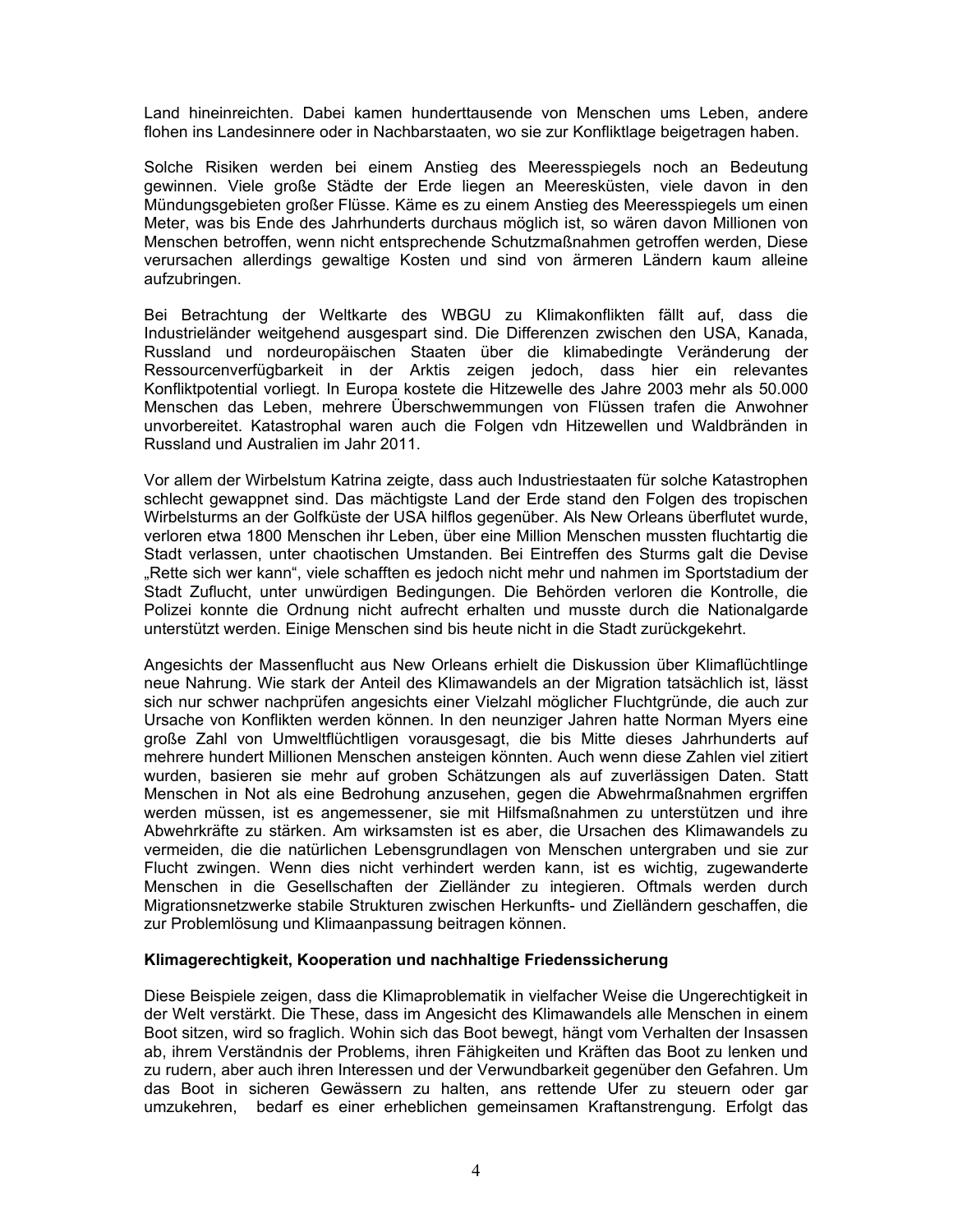Handeln unkoordiniert oder gar gegeneinander gerichtet, droht das Boot zu kentern oder zu zerschellen. Um dies zu vermeiden, ist gemeinsames Handeln der Menschheit unabdingbar.

Einige dieser Aspekte werden in der Klimarahmen-Konvention von 1992 festgelegt, die von den meisten Staaten ratifiziert wurde, einschließlich der USA. Im Artikel 2 des Konvention wird das Ziel festgelegt, dass der gefährliche anthropogene Klimawandel verhindert werden soll, indem die CO<sub>2</sub>-Emissionen in der Atmosphäre auf einem nicht gefährlichen Niveau stabilisiert werden. Die Verwendung des Wortes "gefährlich" verweist darauf, dass es hier um wertegeprägte Beurteilungen darüber geht, was als "gefährlich" eingeschätzt wird. Bisher haben die UNO und auch der IPCC die Konkretisierung des Begriffs "Gefahr" vermieden, was eine Implementierung erschwert. Auf Dauer kann der Frage jedoch nicht ausgewichen werden, Sie betrifft direkt das Verhältnis zwischen Industrie- und Entwicklungsländern. Einen Anhaltspunkt gibt die Konvention selbst mit der Formulierung von drei Teilzielen: der Klimawandel soll so begrenzt werden, dass Ökosysteme sich anpassen können, die Ernährungssicherheit nicht gefährdet wird und wirtschaftliche Entwicklung nachhaltig ist. Um diese Ziele zu erreichen, verpflichten sich die Staaten in Artikel 3 der Konvention zur internationalen Zusammenarbeit.

Bislang ist die Klimarahmenkonvention nur in geringem Umfang implementiert worden. Im Kyoto-Protokoll haben die Industriestaaten eine Emissionsreduktion von etwa 5% vereinbart und drei Instrumente der Klimapolitik eingeführt. Mit Clean Development Mechanism und Joint Implementation werden gemeinsame Projekte zur Emmissionsminderung zwischen Industrie- und Entwicklungsländern ermöglicht. Das dritte Instrument, die Schaffung eines Emissionshandelsmarkts, wurde in Europa realisiert, wobei hier aus Fehlern zu lernen ist. Um wirksam zu sein, bedarf es der Ausweitung auf die globale Ebene, was eine Einigung auf globale Minderungsziele erfordert und eine Verteilung auf die einzelnen Regionen. Hier spielen Fragen der "gerechten" Zuweisung von Emissionsrechten eine maßgebliche Rolle. Da es für die Klimawirkung keine Rolle spielt, wann und wo die CO<sub>2</sub>-Emissionen emitiert worden, können alle Emissionen zu einem Gesamtbudget der Menschheit zusammengefasst werden, das in den nächsten Jahrzehnten maximal freigesetzt werden darf, ohne das Temperaturziel von 2°C zu überschreiten. Der wissenschaftliche Beirat schlägt ein Gesamtbudget von 750 Milliarden Tonnen CO<sub>2</sub> vor, das die Menschheit bis Mitte des Jahrhunderts nicht überschreiten darf.

Zu klären ist, auf welchem Weg das Ziel realisiert werden kann. Um bis Mitte des Jahrhunderts die Emissionen auf ein Fünftel des heutigen Wertes zu bringen, müsste schon in den nächsten 10 Jahren das Maximum der Emissionen erreicht werden, um danach drastisch gesenkt zu werden. Je länger man jetzt wartet, desto rascher müssen die Emissionen später verringert werden. Dies ist eine gewaltige Aufgabe, die enorme Anstrengungen erfordert. Wie dieses Budget auf die einzelnen Staaten verteilt werden soll, bedarf der Konkretisierung.

Um eine solch umfassende Verringerung zu erreichen, dazu gibt es verschiedene Vorschläge, Der größte Teil kann durch Effizienzverbesserungen in der Energieproduktion (insbesondere in der Elektrizitätsversorgung), in Industrie, Transportwesen und in den Haushalten erreicht werden. Jeweils ein weiteres Fünftel an Emissionsreduktion kann durch erneuerbare Energien erreicht werden sowie durch die Abtrennung und Speicherung von Kohlenstoff (etwa in Pflanzen oder Böden). Um diese 80-prozentige Reduzierung hinzubekommen, bedarf es eines Umbaus der Industriegesellschaft.

Dieser Umbau benötigt allerdings erhebliche Investitionen von tausenden von Milliarden Euro und die Schaffung einer neuen Infrastruktur, verbunden mit einer Umstrukturierung der Gesellschaft. Obwohl es viele gute und praktikable Ideen gibt, fehlt bislang eine Einigung auf globaler Ebene über Emissionsminderungsziele, ihre Finanzierung und ihre gerechte Verteilung. Der Klimagipfel in Kopenhagen war eine Chance, doch trotz einer beispiellosen Teilnahme von zehntausenden Vertretern von Regierungen und Nicht-Regierungs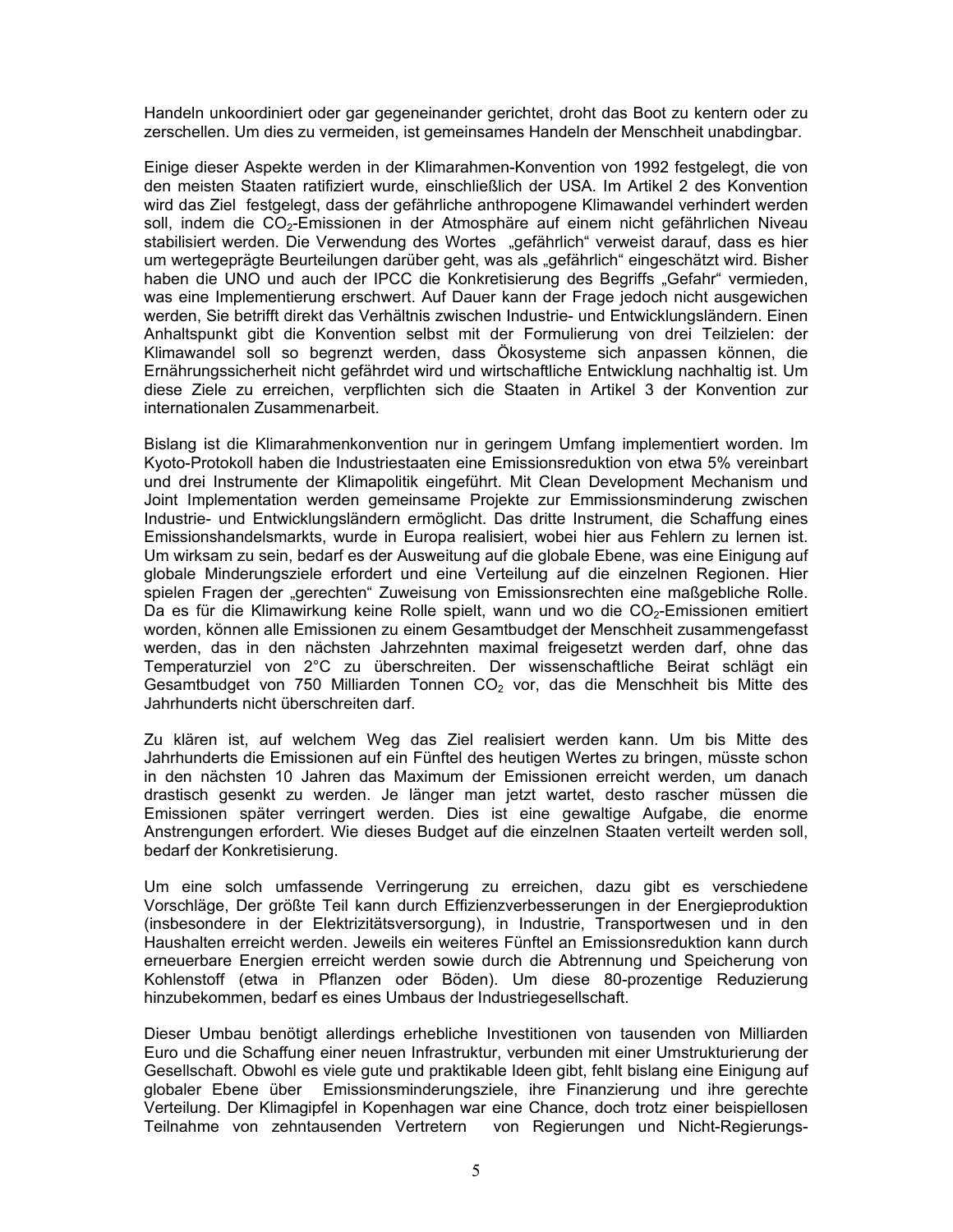Organisationen wurde diese Chance verpasst. Zu den wenigen konkreten Ergebnissen gehört die Festlegung auf das 2-Grad-Ziel und die Bereitstellung von Finanzmitteln von 100 Mrd. Dollar zur Unterstützung von Anpassungsmaßnahmen in Entwicklungsländern.

Dass mehr nicht erreicht wurde, liegt an den unterschiedlichen Interessen der verschiedenen Staatengruppen. Industrieländer wollen ihr Wirtschaftswachstum nicht aufgeben und sind nur zögerlich zur Emissionsminderung bereit, Entwicklungsländer pochen auf mehr Entwicklung. Unter diesen Bedingungen ist es schwer eine Einigung hinzubekommen. Auch bei Nicht-Regierungs-Organisationen (Firmen, Konsumenten, Medien, Wissenschaftlern) gibt es Differenzen. Angesichts widerstreitender Interessen und Positionen war eine Einigung bislang nicht möglich. Wird eine Lösung dauerhaft verzögert, könnten die Negativszenarien Realität werden, bis das Schadenspotential oder der Leidensdruck so hoch sind, dass immer mehr Staaten eine Lösung finden wollen.

Zu einem solchen Negativszenario gibt es aber Alternativen. Anstelle einzelner isolierter Maßnahmen bedarf es einer integrierten Strategie, die Konzepte von Frieden und nachhaltiger Entwicklung miteinander verknüpft und eine internationale Zusammenarbeit in beiden Bereichen vorantreibt. Statt weiter auf dem konfliktreichen Pfad der Ausbeutung von Mensch und Natur voranzuschreiten, bedarf es konkreter Strategien für einen Pfadwechsel zu einer friedlichen und nachhaltigen Nutzung natürlicher Ressourcen.. Dabei sind die komplexen Zusammenhänge zwischen Klimawandel, Folgen für natürliche Ressourcen, Auswirkungen auf menschliche Bedürfnisse und Werte und gesellschaftliche Implikationen zu untersuchen. Konkrete Strategien betreffen die Risikoabschätzung, Emmissionsminderung, verbesserte Ressourceneffizienz, Schutz und Bewahrung natürlicher Ressourcen, die nachhaltige Entwicklung von Wohlstand und die verbesserte Anpassungsfähigkeit an Umweltveränderungen. Die Beteiligung (Partizipation) der Bevölkerung ist wesentlich, um die gesellschaftliche Akzeptanz zu verbessern und mehr Menschen in den Prozess der Problemlösung einzubinden. Von wesentlicher Bedeutung ist die Schaffung von Klimagerechtigkeit, also eine faire Verteilung von Kosten, Nutzen und Risiken. Im Zentrum nachhaltiger Friedenssicherung stehen Aufgaben der Konfliktlösung und -vermeidung, von internationaler Kooperation und Global Governance.

Dabei ist die Verbindung von Friedens- und Nachhaltigkeitskonzepten weiter auszuleuchten. Im Brundtland-Bericht von 1987 geht es bei nachhaltiger Entwicklung darum, die Bedürfnisse heutiger Generationen zu befriedigen ohne die Bedürfnisse zukünftiger Generations zu beeinträchtigen. Es geht also um einen intergenerationellen Interessenausgleich, der den Rahmen der Natur berücksichtigt und einbezieht. Um den Grundkonflikt zwischen menschlichen Bedürfnissen und der Begrenztheit natürlicher Ressourcen zu lösen, können verschiedene Strategien zum Einsatz kommen: die Erhaltung natürlicher Ressourcen ebenso wie die Entfaltung menschlicher Gestaltungsspielräume. Nachhaltige Entwicklung könnte somit auch als "erhaltende Entfaltung" bezeichnet werden, die den natürlichen Rahmen bewahrt. Eng damit verbunden ist das Prinzip der Gerechtigkeit, also der Ausgleich zwischen Kosten, Nutzen und Risiken zwischen gesellschaftlichen Gruppen, insbesondere eine Gleichberechtigung der verschiedenen Generationen. Angewendet auf Umweltgerechtigkeit geht es um eine faire Verteilung natürlicher Ressourcen in Raum und Zeit. Hinsichtlich damit verbundener Gefahren und Risiken, ist das Verursacherprinzip anzuwenden: Wer einen Schaden verursacht, muss dafür haften bzw. diesen vermeiden oder kompensieren. Zugleich gibt es kein alleiniges Anspruchsrecht auf natürliche Ressourcen, sondern eher ein Anrecht auf angemessene Teilhabe und ihre Verteilung.

Klimagerechtigkeit bedeutet, dass die Hauptverursacher am meisten zur Problemlösung beitragen und die Hauptbetroffen den größten Schutzanspruch haben. Da Menschen in Industrieund Entwicklungsländern unterschiedlich betroffen sind, ist ein Ausgleichsmechanismus zwischen Nord und Süd zu schaffen, der den Transfer von Ressourcen, Technologien, Know How und Investitionen in einen fairen Zusammenhang bringt, ohne dass es eine Einbahnstraße ist. Ein Beispiel könnte die Zusammenarbeit im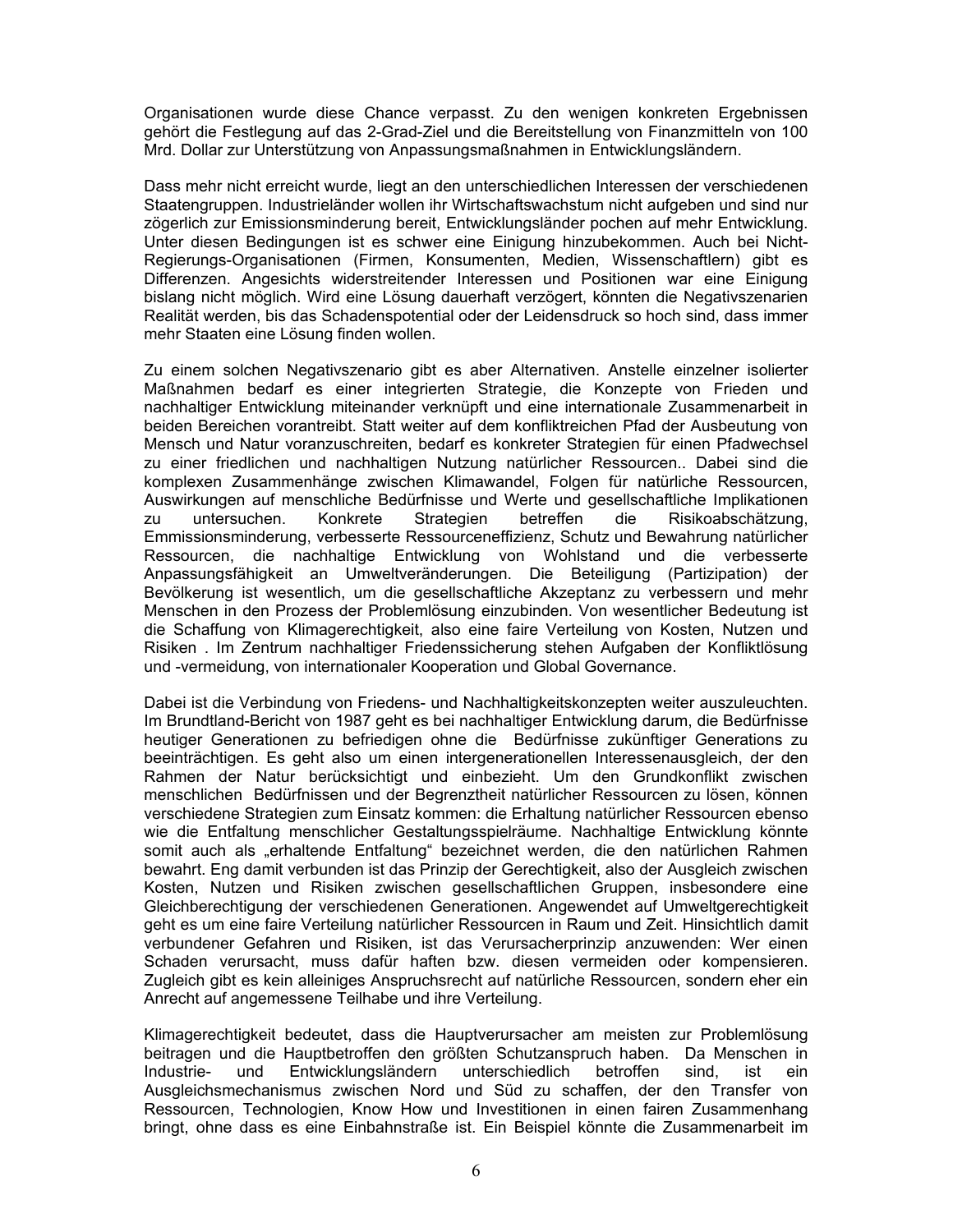Mittelmeerraum zwischen Europa und den sonnenreichen Staaten in Nordafrika und Nahost im Bereich erneuerbarer Energien sein, die zugleich einen Beitrag für Energiesicherheit, Klimaschutz und Entwicklung leisten könnte.

Die Pro-Kopf-Emissionen sind ein Indikator für die Verantwortlichkeit für den Klimawandel. In einer gerechten Klimapolitik hätte jeder Erdenbürger das gleiche Recht auf Emissionen, in Indien genauso wie in den USA. Das ist die Idee der Konvergenz. Eine integrierte Klimapolitik verbindet die Strategie der globalen Emissionsminderung (Kontraktion) mit einer langfristigen Anpassung der Emissionsrechte, in Richtung auf eine gleiche Verteilung für alle Menschen, d.h. Länder mit hohen Pro-Kopf-Emissionen reduzieren diese, während Länder mit niedrigen Pro-Kopf-Emissionen diese noch steigern können (Konvergenz).

Bei der Problemlösung kann auf einen Fundus von Friedenskonzepten zurückgegriffen werden, die historisch weit zurückreichen. Wie nachhaltige Entwicklung hat auch der Begriff des Friedens eine doppelte Dimension. Bei negativen Friedenskonzepten geht es darum, das Überleben zu sichern, Gewalt zu vermeiden und sich am Leben zu lassen. Im positiven Sinne bedeutet Frieden die Verbesserung der Bedingungen des menschlichen Lebens, durch aktive, gegenseitige Hilfe, Unterstützung und Nächstenliebe. Während ein großer Teil der Friedensforschung sich mit der Friedenssicherung gegenüber Gewalt und anderen Gefahren widmet, haben die Bedingungen für den positiven Frieden weniger Aufmerksamkeit erfahren. Hierzu gehören die Abwesenheit von struktureller Gewalt, die Erhaltung und Entfaltung von Lebensmöglichkeiten. Statt die Voraussetzungen für einen gerechten Krieg zu debattieren, ist es wichtiger die Voraussetzungen für einen gerechten Frieden zu schaffen. Der Friedensforscher Ernst Otto Czempiel sieht im Konzept des Friedens zwei Dimensionen vereint: die Existenzerhaltung des Einzelnen aufgrund abnehmender Gewalt und die Existenzentfaltung des Einzelnen aufgrund besserer Gleichverteilung von Entfaltungschancen. Hier ergeben sich schon auf der begrifflichen Ebene direkte Bezüge zur Dualität von Erhaltung und Entfaltung bei der nachhaltigen Entwicklung

Aufgrund der negativen Kopplung zerstört Krieg die Entwicklungschancen und den Schutz der Umwelt, was wiederum die Bedingungen für Frieden untergräbt. Umgekehrt befördert Frieden die Bedingungen für nachhaltige Entwicklung, was wiederum friedensförderlich ist. Den Übergang von der negativen zur positiven Kopplung zu realisieren ist eine große Herausforderung. Auf dem Weg zu einer friedlichen und nachhaltigen Welt sind eine Vielzahl von Konflikten zu bewältigen, die Anstrengungen zur zivilen Konfliktregelung erfordern. Hierzu gehören präventive Diplomatie, Mediation, Friedenskonsolidierung und ziviler Friedensdienst. Solche Maßnahmen können wesentlich dazu beitragen, die Verbindungen zwischen Frieden und nachhaltiger Entwicklung zu stärken und den Übergang zu realisieren. Die Aufgabe ist, beide Probleme zugleich anzugehen, Frieden in der Gesellschaft und Frieden mit der Natur gleichzeitig und auf Dauer zu erreichen.

Dieser Beitrag wurde veröffentlicht in: D. von Quistorp (Hg.), Kirche schützt Klima, Wiesbaden/Berlin, fenestra Verlag, S. 51-60. Kontakt: Forschungsgruppe Klimawandel und Sicherheit, Institut für Geographie, KlimaCampus, Universität Hamburg, email: juergen.scheffran@zmaw.de, web: www.clisec-hamburg.de.

### Weiterführende Literatur:

S. Angenendt, S. Dröge, J. Richert (2011) Klimawandel und Sicherheit, Nomos.

M. Brzoska, M. Kalinowski, V. Matthies, B. Meyer (2011) Klimawandel und Konflikte: Versicherheitlichung versus präventive Friedenspolitik?, Nomos.